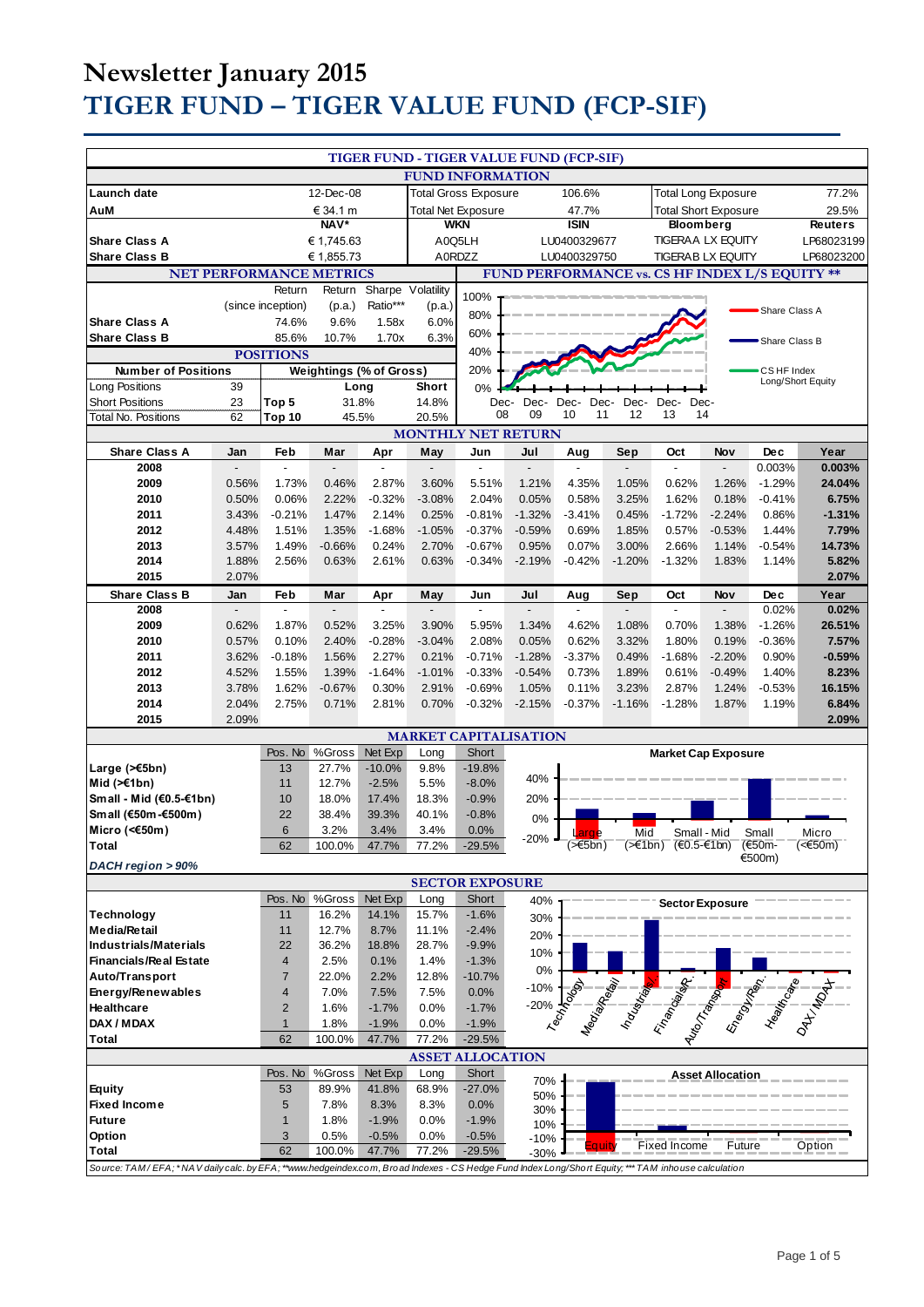### **Tiger Value Fund – January 2015**

### **O Returns: +2.07% (class A)/+2.09% (class B)**

In January, the Tiger Value Fund had a positive net return of +2.07% for share class A and +2.09% for share class B and  $+74.6\%/+85.6\%$  since inception (share class A/B).

### **O Commentary: Tiger Value Fund not affected by volatile markets**

We started the month with 42.3% adj. net exposure (50.4% incl. fixed income linked investments) and lowered our exposure to around 30% at the beginning of the month via additional index hedges and single shorts as we expected a market correction. While the German equity indices were highly volatile (e.g. the DAX was down 3.5% in the first week of January and then up 9% at month end) the Tiger Value Fund was in positive territory since the beginning of the year. The Tiger Value Fund also hasn't been affected by the Swiss National Bank decision to discontinue the minimum exchange rate floor and the immediate collapse of the Euro against the CHF, as we had very limited exposure to Switzerland. When Mario Draghi announced the European Central Bank's trillion-euro scheme to buy government bonds, we increased the Fund's net exposure to 55% and also started to selectively build new short positions in stocks where we have discovered potential negative catalysts. At the end of the month our adjusted net exposure was actually 3% lower at 39% (47.7% incl. fixed income linked investments) compared to 31 December 2014.

In December we started to scale into attractive Austrian value opportunities (ATX was down 15% in 2014 and is up 1.4% in 2015) which trade at significant lower multiples compared to its German and Swiss peers. As of the end of the month, the Tiger Value Fund held 16.5% of the NAV in Austrian stocks. All of them with very limited exposure to Russia. We also increased and added positions where we believe that the tailwinds from the weak Euro are not reflected in analyst estimates. So far many of our long positions are lagging most German equity indices which should give the long book a lot of catch up potential.

Our top performers and contributors were RHI (+116bp), BMW (+80bp), FACC (+39bp) and Francotyp-Postalia (+33bp); all of our top performers will significantly benefit from a weaker Euro. On the negative side our position in ZEAL Networks burdened the performance with 36bp as the company will once again report weak lottery volumes due to the lack of jackpots in Q4. Nevertheless, in 2015 the EBIT should at least double like-for-like due to around Eur 25m lower operating costs and higher customer base compared to 2014. Also, our short positions burdened the performance by 130bp (single stock hedges and catalyst shorts) and by 27bp due to our index hedges.

### **O Discussion: RHI – attractive value investment with strong tailwinds**

We started to scale into RHI (MarketCap: Eur 900m), the global top 2 producer of refractories for the steel, glass, cement, chemical and nonferrous metal industries, in mid-December when Austrian stocks sold off due to the Russian crisis. RHI disappointed the capital markets last year due to its ongoing problems in Norway which made it one of the least preferred ATX stocks among Austrian investors trading at multi year lows. We were attracted by RHI's high and recurring FCF. The company is selling consumables to its clients on the basis of production capacities in the e.g. steel, glass and cement industries rather than capacity utilizations. As long as there are no significant capacity cuts at clients in Americas, Europe, Middle East and Asia, RHI will produce its stable cash flows even in economic downturns. In addition to its strong market position and business model, the company will profit from the following tailwinds: (1) the weak Euro results into positive transaction and translation effects of approximately EUR 25-30m (at 1.13 EUR/USD FX rate), (2) turnaround of operations in Norway and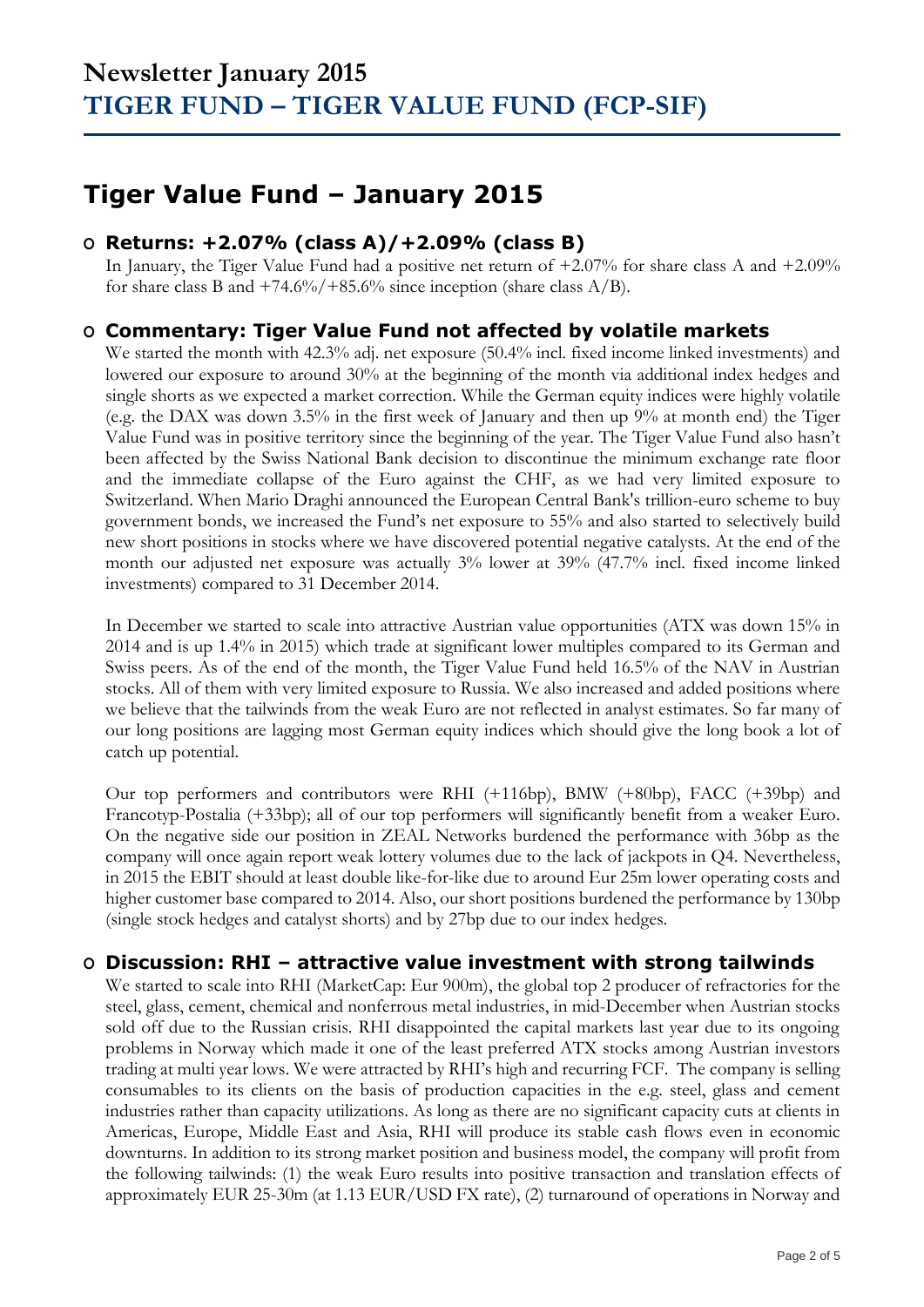around EUR 20m cost savings due to lower input costs, (3) customer re-stocking in the high margin industrial business which already started in Q4, (4) very little steel market share in China where we expect capacity cuts which will actually strengthen its non Chinese steel customer base, (5) net working capital improvement of up to EUR 100m targeted for the coming years could result in a FCF yield of nearly 15% in 2015/16. In total RHI should have around EUR 50m EBIT tailwind (45% y-o-y growth) in 2015. Despite RHIs 20% share price performance in the year-to-date the stock is still trading at an undemanding 2015 PER of below 9x and a 3.5% dividend yield (at only 30% pay-out ratio). We have maintained our position as RHIs valuation is still fairly undemanding and we expect further broker upgrades which should result in a continued strong share price performance over the coming months.

#### **O Outlook: Weak Euro drives European equities**

The outlook for earnings in 2015 look similar if not worse than one year ago. The current earnings expectations in 2015 for Stoxx600 is +9.9%. Nevertheless, this is mainly due to an expected -16.7% decline in earnings for the Energy sector due to the falling oil price. Excluding energy, Stoxx600 earnings are expected to increase +13.5%, close to the expectation one year ago for 2014.

Considering the deflationary forces in the global economy we again believe that earnings expectations for the next 12 months are too optimistic. The one caveat that could keep European earnings elevated again is the rapidly declining value of the Euro that will help export earnings. Without the support of a falling Euro we think Stoxx600 earnings could actually fall in 2015.

Equity markets have started strong so far in 2015 but it's entirely due to the weakness in the Euro. The year-to-date the performance of the Stoxx600 and DAX is around  $+7\%$  and  $+9\%$  respectively, while the EURUSD has lost around -7%. Excluding currency movements we believe both earnings and equity returns will be weak in 2015 but if the Euro remains weak or weakens further this will support earnings and equity returns in 2015. The key to how well European earnings and equities do in 2015 will predominantly depend on the value of the Euro.

We feel very comfortable with the stocks in our portfolio which offer substantial valuation upside and significant earnings improvement potential even in a weak economic environment as we continue to focus on catalyst driven ideas with low correlation to the overall equity market. As much of the potential upside in earnings and equity returns in 2015 will depend on a weak Euro, we have positioned the fund in stocks that stand to benefit from a weaker Euro.

### *The Tiger Value Fund Desk, 2nd February 2015*

**Matthias Rutsch Marc Schädler Peter Irblad**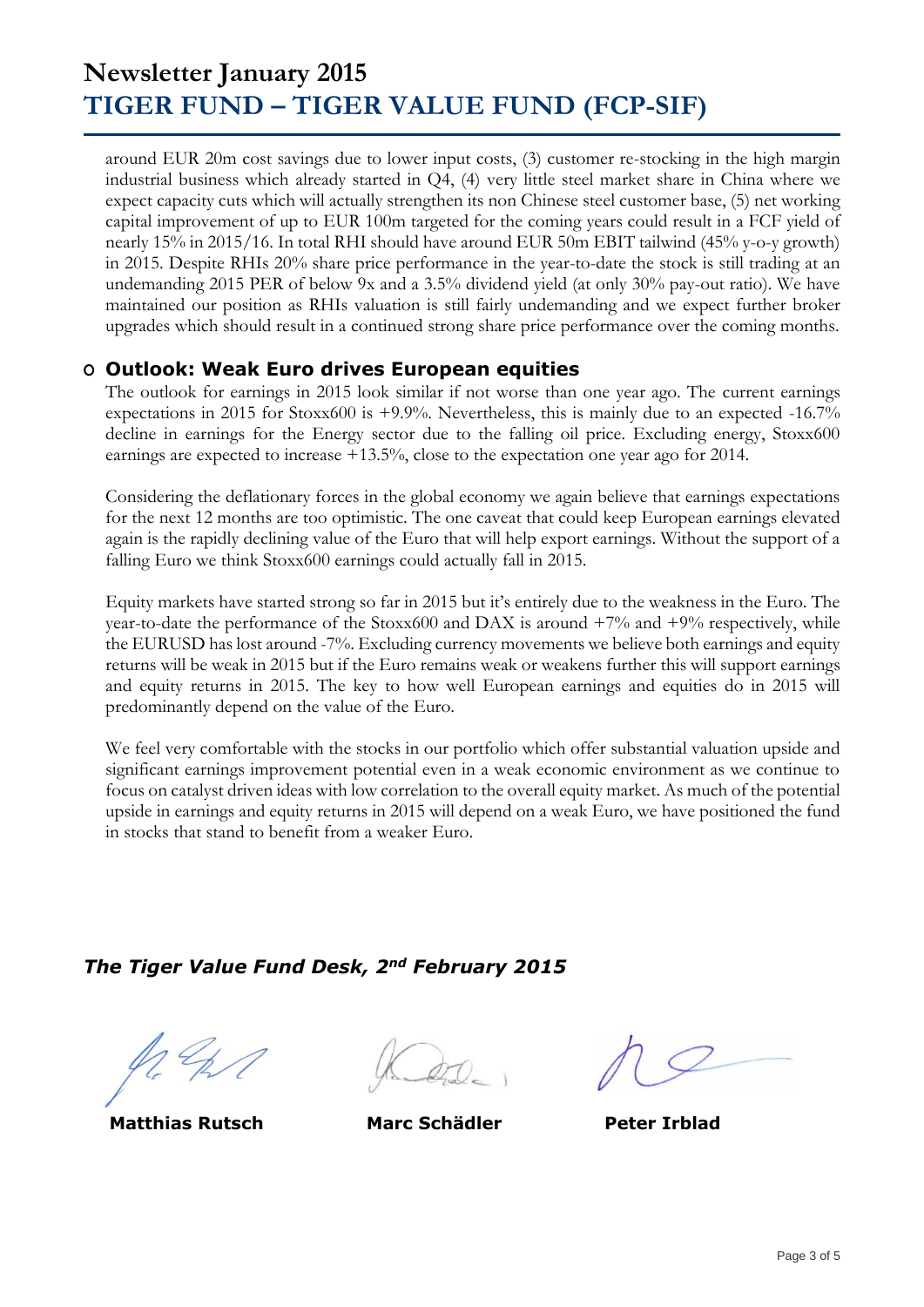#### **Objectives**

The objective is to identify undervalued companies with external catalysts and/or initiate pro-active measures to create shareholder value. The fund aims for a 5 year return of 10-15% p.a. with strong focus on capital preservation.

#### **Investment Strategy**

The Investment Advisor is a fundamental long-short equity stock-picker. The fund seeks undervalued companies where a number of issues, which in our opinion can be improved, are sub-optimizing the company's public market value. For each position we perform a detailed research process including a 360 degree research approach and 10 point scoring system.

The managers foresee a direct dialog with the company as well as with other shareholders to support management to initiate value creating measures. Their partner network i.e. other shareholders, consultants, sector experts, media etc. will help to impact positive change.

The fund intends to engage in 20-30 long investments with a target net long exposure of around 50%. The geographic focus is likely to be Germany, Switzerland and Austria.

| <b>Fund Information</b>  |                             | <b>Fee Structure and Risk Management</b> |                           |  |  |  |
|--------------------------|-----------------------------|------------------------------------------|---------------------------|--|--|--|
| Currency                 | EUR.                        | Admin/Custodian Fee                      | Up to 0.49%               |  |  |  |
| Legal Entity             | <b>FCP-SIF</b>              | Advisory (Mgmt) Fee                      |                           |  |  |  |
| <b>Fund Domicile</b>     | Luxembourg                  | Share Class A                            | $2.0\%$                   |  |  |  |
| <b>Fund Structure</b>    | Open-ended multi-class      | Share Class B                            | 1.5%                      |  |  |  |
| Style mandate            | Long/Short and Active Value | Performance Fee                          |                           |  |  |  |
| Investment Minimum       |                             | Share Class A                            | 20%                       |  |  |  |
| Share Class A            | € 125,000                   | Share Class B                            | 15%                       |  |  |  |
| Share Class B            | € 5,000,000                 | Hurdle Rate                              | None                      |  |  |  |
| Sub. Frequency           | Monthly                     | High Water Mark                          | <b>Yes</b>                |  |  |  |
| Red. Frequency           | Monthly                     | Eligible Investors                       | See Issue Document        |  |  |  |
| <b>Redemption Notice</b> |                             | Leverage                                 | Maximum 200% of NAV       |  |  |  |
| Share Class A            | 2 months                    | Fund Benchmark                           | DJ CS HF Index L/S Equity |  |  |  |
| Share Class B            | 6 months                    |                                          |                           |  |  |  |

Investors: Sales documents may not be forwarded to investors other than those who meet the 'experienced investor' requirements under the Law of 2007.

#### **Fund Advisor Details and Service Providers**

| <b>Management Company</b>     | Alceda Fund Management SA, Phone: +352 248 329-1 |
|-------------------------------|--------------------------------------------------|
| <b>Investment Advisor</b>     | Tiger Asset Management GmbH                      |
| Contact                       | Matthias Rutsch, Phone: +41 41 500 33-46         |
|                               | Peter Irblad, Phone: +41 41 500 33-45            |
|                               | Marc Schädler, Phone: +49 40 226 32 35-11        |
| Sub-Advisor                   | PHZ Privat- und Handelsbank Zürich AG            |
| Contact                       | Phone: +41 43 443 71-00                          |
| <b>Prime Broker/Custodian</b> | SEB AB / SEB SA                                  |
| <b>Administrator</b>          | European Fund Administration SA                  |
| <b>Auditor</b>                | <b>PriceWaterhouseCoopers</b>                    |